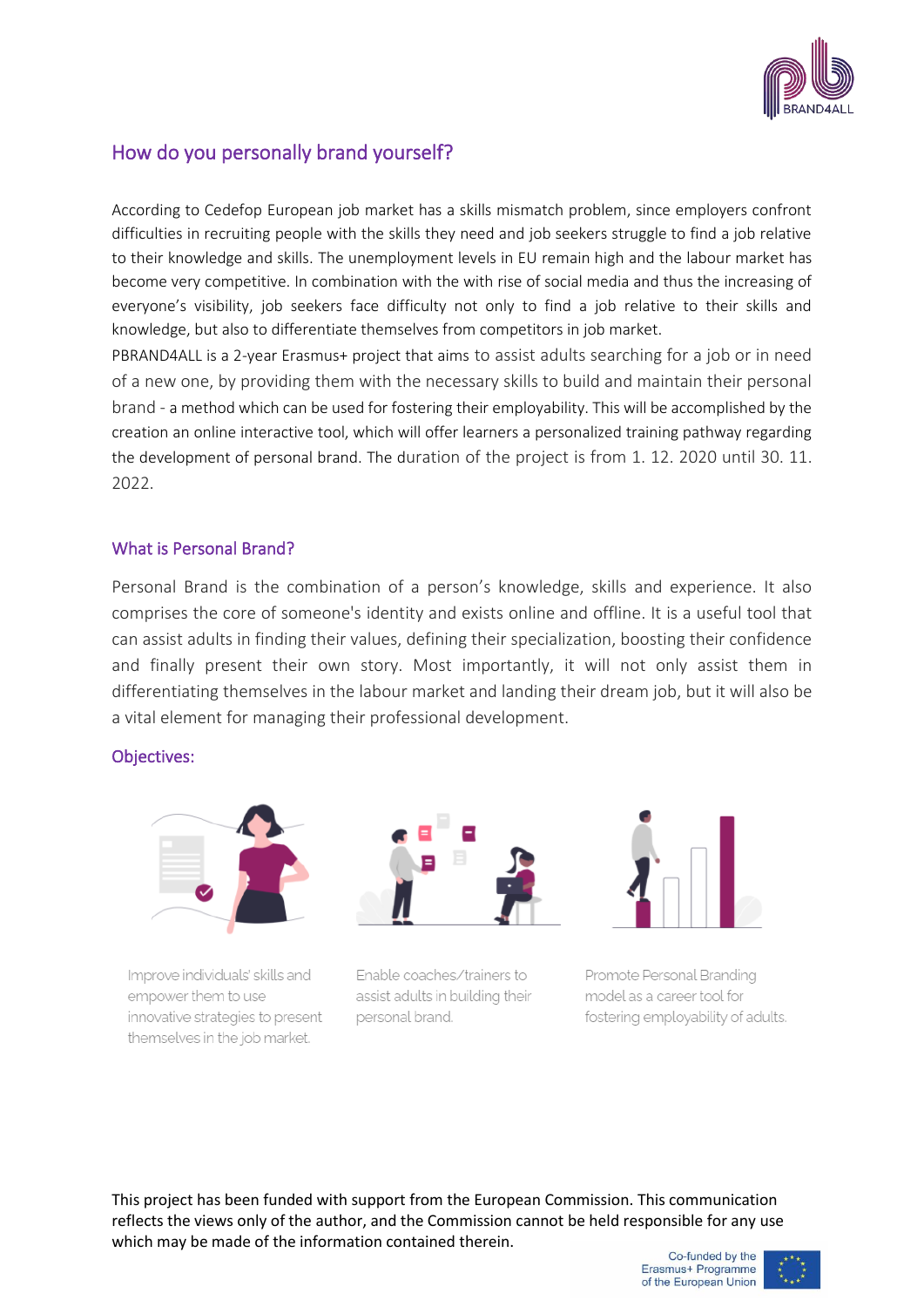

# What are the expected results of the project?

# 1. Personal Branding Competencies framework

This framework comprises all the skills and strategies essential for the development of a personal brand. The project΄s partners will conduct research to identify the most important skills and classify them in terms of importance in the labor market. Also, they will design tools and methods for identifying the key traits of learners (Openness to experience, Conscientiousness, Extraversion, Agreeableness, Neuroticism) and connect them with actions for directing them to the right path. These two activities will assist partners in developing training material based on learners' needs.

# 2. Personal Branding Genie

The "Personal Branding Genie" will be an online learning tool, providing personalized training pathways to those who wish to develop their personal brand. It will allow learners to choose the training plan they want to follow, based on their personal characteristics. The training material will be consisted of actions, and goals, that learners should attain in order to complete the learning process successfully. The "Genie" will be composed of three main skills that will have been previously defined by the research that partners conducted at the beginning of the project.

#### Last updates to the project activities

Partnership of the project consists of six partners from the United Kingdom, Hungary, Greece, Bulgaria, Slovenia and Spain. They met online for the first time on the 25th of January 2021. They discussed all the activities of the project with a special focus on the research that will help them define the necessary skills for the development of a personal brand. They also divided the tasks regarding the dissemination activities and the quality assurance and established the next steps for the coming months.

Detailed description of the project and its activities are published on the project's website: <http://pbrand4all.eu/> .





 $\overline{2}$